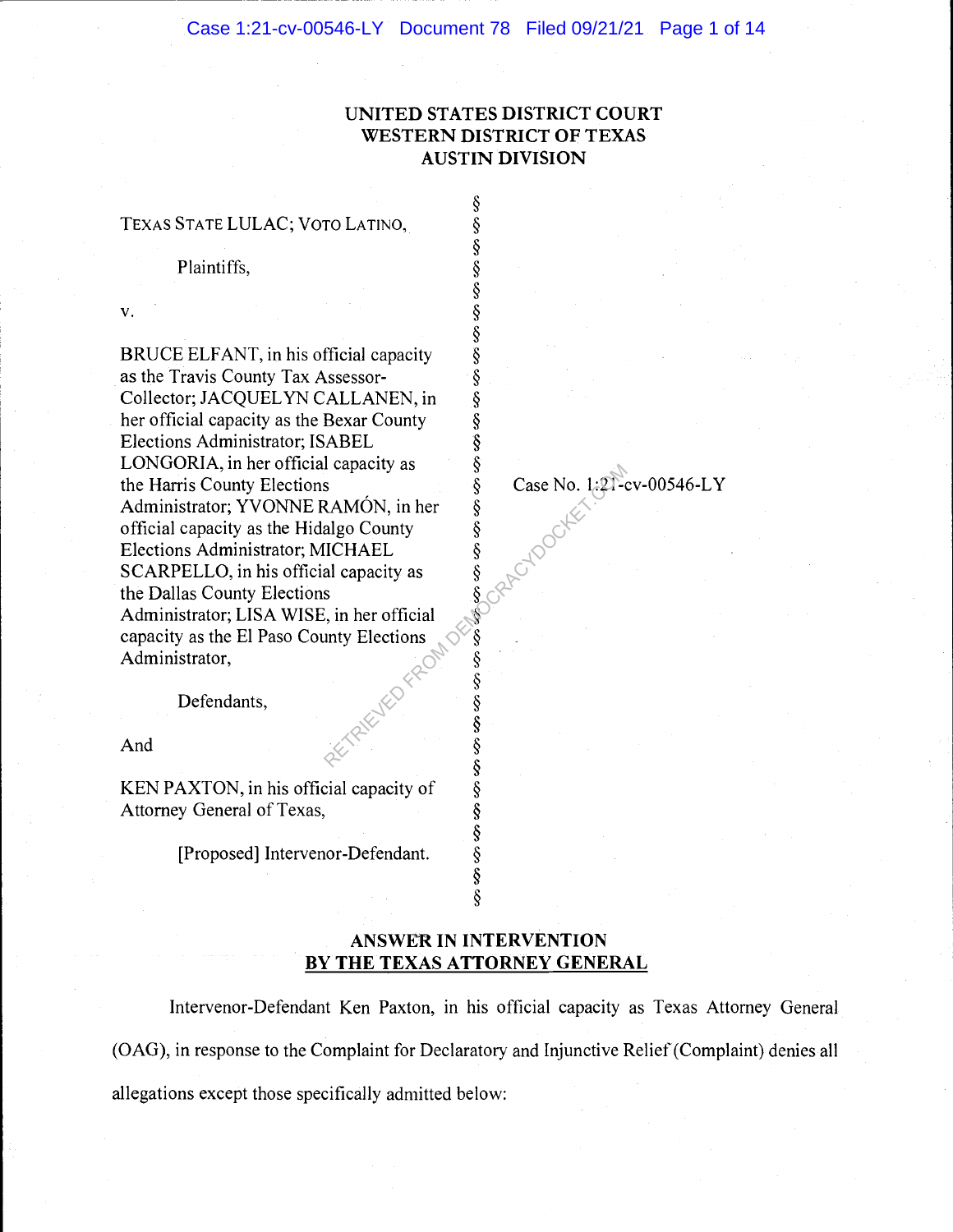#### NATURE OF CASE

1-12. Plaintiffs' introduction (ECF 1  $\P$  1-12) is a statement of the case and contains conclusions of law and characterizations of facts to which no response is required. To the extent that a response is required, OAG denies the allegations and the characterizations of the facts and legal authorities therein, except that OAG admits that Plaintiffs' causes of action include claims under the First, Fourteenth, and Twenty-Sixth Amendments to the United States Constitution. Specifically, OAG denies that Senate Bill 1111 (SB 1111) is unconstitutional. Further, the referenced bill, SB 1111, speaks for itself, and OAG refers the Court to the language of the bill for a complete and accurate statement of its contents.

# JURISDICTION AND VENUE

13. OAG denies that there has been any "deprivation, under color of state law, of rights secured by the U.S. Constitution" and that any relief in this case would "redress" any such "deprivation." OAG further denies that 42 U.S.C. § 1988 creates a cause of action and that any such cause of action would be available to Plaintiffs. See, e.g., Estes v. Tuscaloosa County, 696 F.2d 898, 900 (11th Cir. 1983) (per curiam). OAG admits that 42 U.S.C. § 1983 creates a cause of action but denies that the cause of action is available to Plaintiffs here. JURISDICTION AND VENUES.<br>
that there has been any "deprivation, undertitution" and that any Felief in this case<br>
or denies that 42 U.S.C. § 1988 creates a<br>
d be available to Plaintiffs. See, e.g., Este<br>
983) (per curiam).

14. OAG denies that this Court has jurisdiction over the subject matter due to lack of standing and sovereign immunity.

15. OAG admits the Court has personal jurisdiction over the county official defendants but denies that the Court would have personal jurisdiction over OAG.

16. OAG denies that "a substantial part of the events that give rise to Plaintiffs' claims occurred and will occur in this judicial district." OAG further denies that venue is determined by reference to events that "will occur." See 28 U.S.C.  $\S$  1391(b)(2) (using "occurred" in the past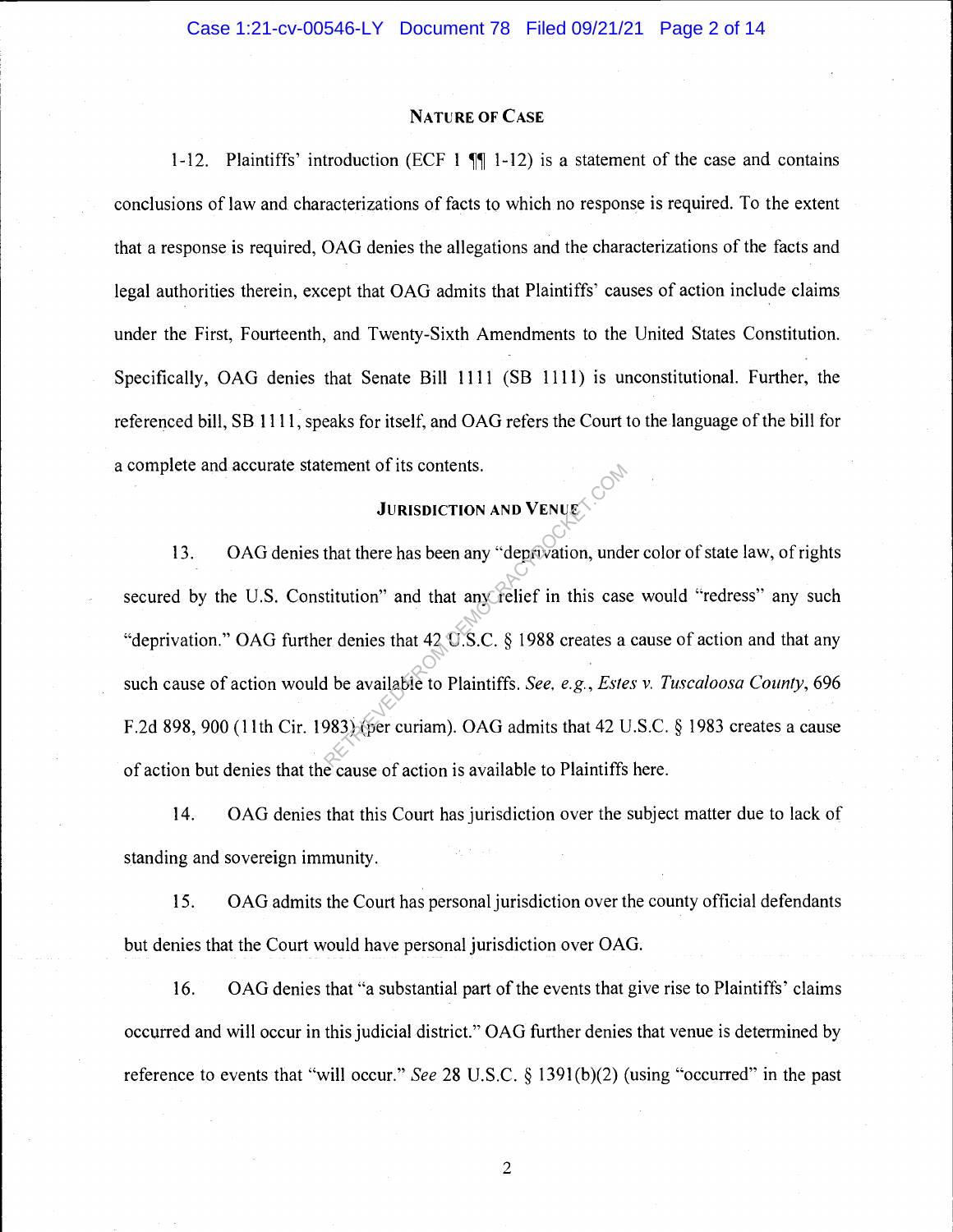tense). OAG alleges that some of the county official defendants do not operate within this judicial district.

17. OAG admits that the Court, as a general matter, "has the authority to" issue declaratory and injunctive relief, but OAG denies that Plaintiffs are entitled to such relief here.

# PARTIES

18. OAG lacks knowledge or information sufficient to admit or deny the allegations in Paragraph 18, and therefore, on that basis deny the allegations therein.

19. OAG lacks knowledge or information sufficient to admit or deny the allegations in paragraph 19, and therefore, on that basis deny the allegations therein.

20. OAG lacks knowledge or information sufficient to admit or deny the allegations in paragraph 20, and therefore, on that basis deny the allegations therein.

21. OAG lacks knowledge or information sufficient to admit or deny the allegations in paragraph 21, and therefore, on that basis deny the allegations therein.

22. OAG admits that Bruce Elfant is the Travis County Tax Assessor-Collector and that he serves as the voter registrar for Travis County. OAG lacks knowledge or information sufficient to admit or deny the allegations concerning the reason for suing Elfant, and therefore, on that basis deny that allegation. OAG specifically denies Elfant's capacity to be sued in his official capacity. See Fed. R. Civ. P. 9(a)(2). e, on that basis deny the allegations there<br>are, on that basis deny the allegations thereis<br>nowledge or information sufficient to adre,<br>a, on that basis deny the allegations thereis<br>that Bruce Elfant is the Travis County<br>r

23. OAG admits that Jacquelyn Callanen is the Bexar County Elections administrator and that she serves as the voter registrar for Bexar County. OAG lacks knowledge or information sufficient to admit or deny the allegations concerning the reason for suing Callanen, and therefore, on that basis deny that allegation. OAG specifically denies Callanen's capacity to be sued in his official capacity. See Fed. R. Civ. P. 9(a)(2).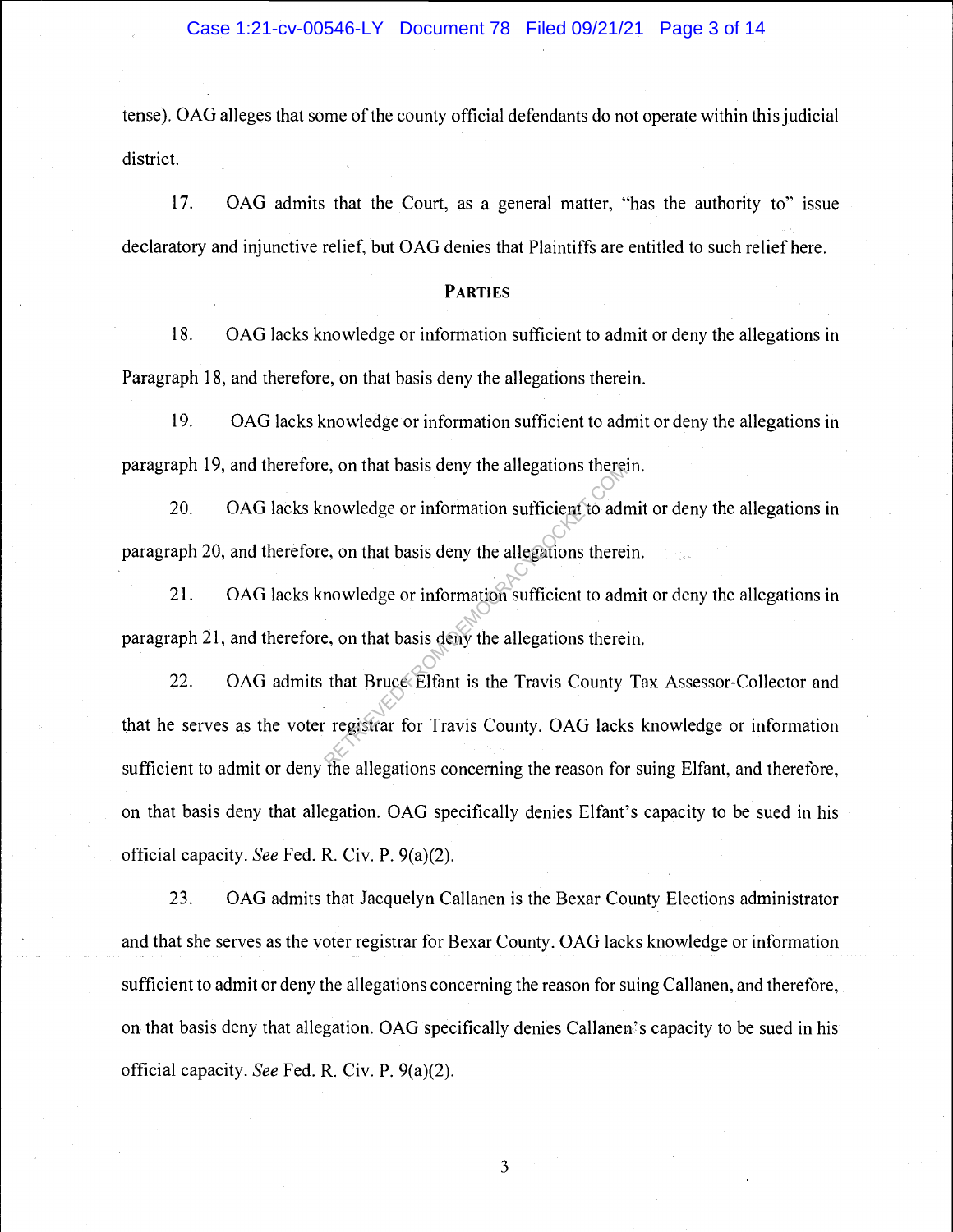# Case 1:21-cv-00546-LY Document 78 Filed 09/21/21 Page 4 of 14

24. OAG admits that Isabel Longoria is the Harris County Elections administrator and that she serves as the voter registrar for Harris County. OAG lacks knowledge or information sufficient to admit or deny the allegations concerning the reason for suing Longoria, and therefore, on that basis deny that allegation. OAG specifically denies Longoria's capacity to be sued in his official capacity. See Fed. R. Civ. P. 9(a)(2).

25. OAG admits that Yvonne Ramon is the Hidalgo County Elections administrator and that she serves as the voter registrar for Hidalgo County. OAG lacks knowledge or information sufficient to admit or deny the allegations concerning the reason for suing Ramon, and therefore, on that basis deny that allegation. OAG specifically denies Ramon's capacity to be sued in his official capacity. See Fed. R. Civ. P. 9(a)(2).

26. OAG admits that Michael Scarpello is the Dallas County Elections administrator and that she serves as the voter registrar for Hidalgo County. OAG lacks knowledge or information sufficient to admit or deny the allegations concerning the reason for suing Scarpello, and therefore, on that basis deny that allegation. OAG specifically denies Scarpello's capacity to be sued in his official capacity. See Fed. R. Civ.  $P. 9(a)(2)$ . Example 1. Civ. P. 9(a)(2).<br>
that Michael Scarpello is the Dallas Coter registrar for Hidalgo County. OAG lact<br>
the registrar for Hidalgo County. OAG lact<br>
the allegations concerning the reason for stration. OAG specifica

27. OAG admits that Lisa Wise is the El Paso County Elections administrator and that she serves as the voter registrar for Hidalgo County. OAG lacks knowledge or information sufficient to admit or deny the allegations concerning the reason for suing Wise, and therefore, on that basis deny that allegation. OAG specifically denies Wise's capacity to be sued in his official capacity. See Fed. R. Civ. P. 9(a)(2).

#### STATEMENT OF FACTS AND LAW

I. Changing Demographics of Texas Voters

28. OAG admits that the percentage of registered voters who voted in the November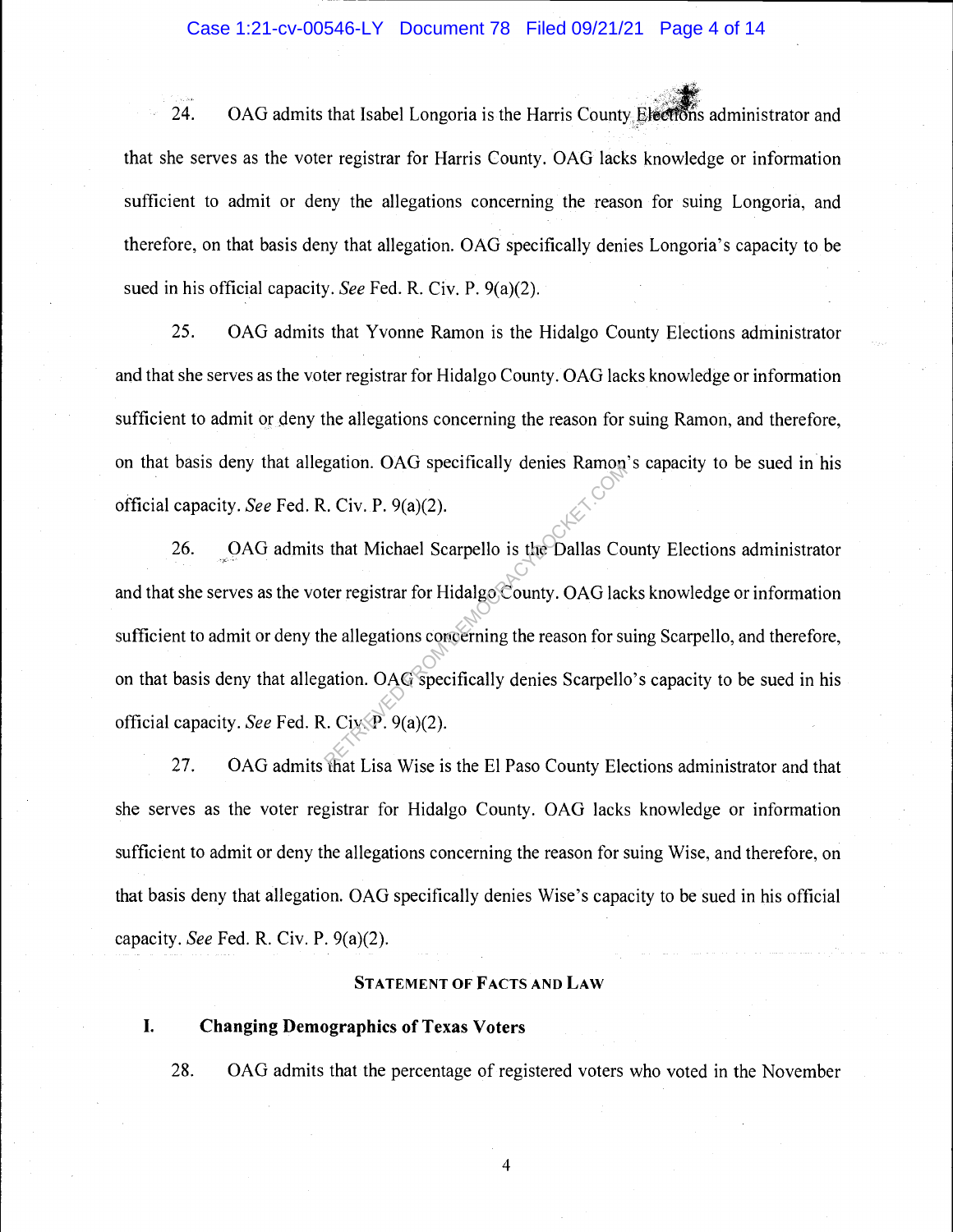### Case 1:21-cv-00546-LY Document 78 Filed 09/21/21 Page 5 of 14

2020 presidential election<sup>1</sup> was higher than the percentage of registered voters who voted in one or more presidential elections that preceded the November 2020 election, and that voting procedures in Texas were altered to accommodate the State's response to the novel coronavirus pandemic, but denies the balance of the allegations contained in this paragraph.

29. OAG lacks knowledges or information sufficient to admit or deny the allegations concerning what unidentified Texas lawmakers do and don't know, and to the extent a response is required, therefore, this allegation is denied. Further, OAG denies the allegations and characterizations of publicly available data in the United States Census. The publicly available data speaks for itself, and to the extent that Plaintiffs refer generally to US Census data, the data provided by that referenced source speaks for itself.

30. OAG admits that people are moving  $\odot$  Texas. OAG lacks knowledge or information sufficient to admit or deny the balance of the allegations contained in this paragraph, and therefore, on that basis deny the allegations. d source speaks for itself.<br>Solid source speaks for itself.<br>Solid and the moving of the allegations<br>is deny the allegations.<br>Retrieved the allegations.<br>Retrieved the allegation sufficient to a set of the allegation suffici

31. OAG lacks knowledge or information sufficient to admit or deny the allegations contained in this paragraph, and therefore, on that basis deny the allegations.

32. OAG lacks knowledge or information sufficient to admit or deny the allegations contained in this paragraph, and therefore, on that basis deny the allegations.

33. OAG admits that the percentage of registered voters who voted in the November 2018 midterm election was higher than the percentage of registered voters who voted in one or more midterm elections that preceded the November 2018 midterm election. OAG admits that

<sup>&</sup>lt;sup>1</sup> Plaintiffs' Complaint does not define the types of elections referenced, but the context of the Complaint suggests that Plaintiffs' reference to "midterm elections" and "elections" are references to federal elections occurring in years when the office of President of the United States is not on the ballot and to elections when the office of President of the United States is on the ballot, respectively. OAG's responses in this pleading assume those are the elections referenced by Plaintiffs, but OAG reserves the right to alter or amend this response if necessary to correct the responses upon receipt of additional information through this litigation.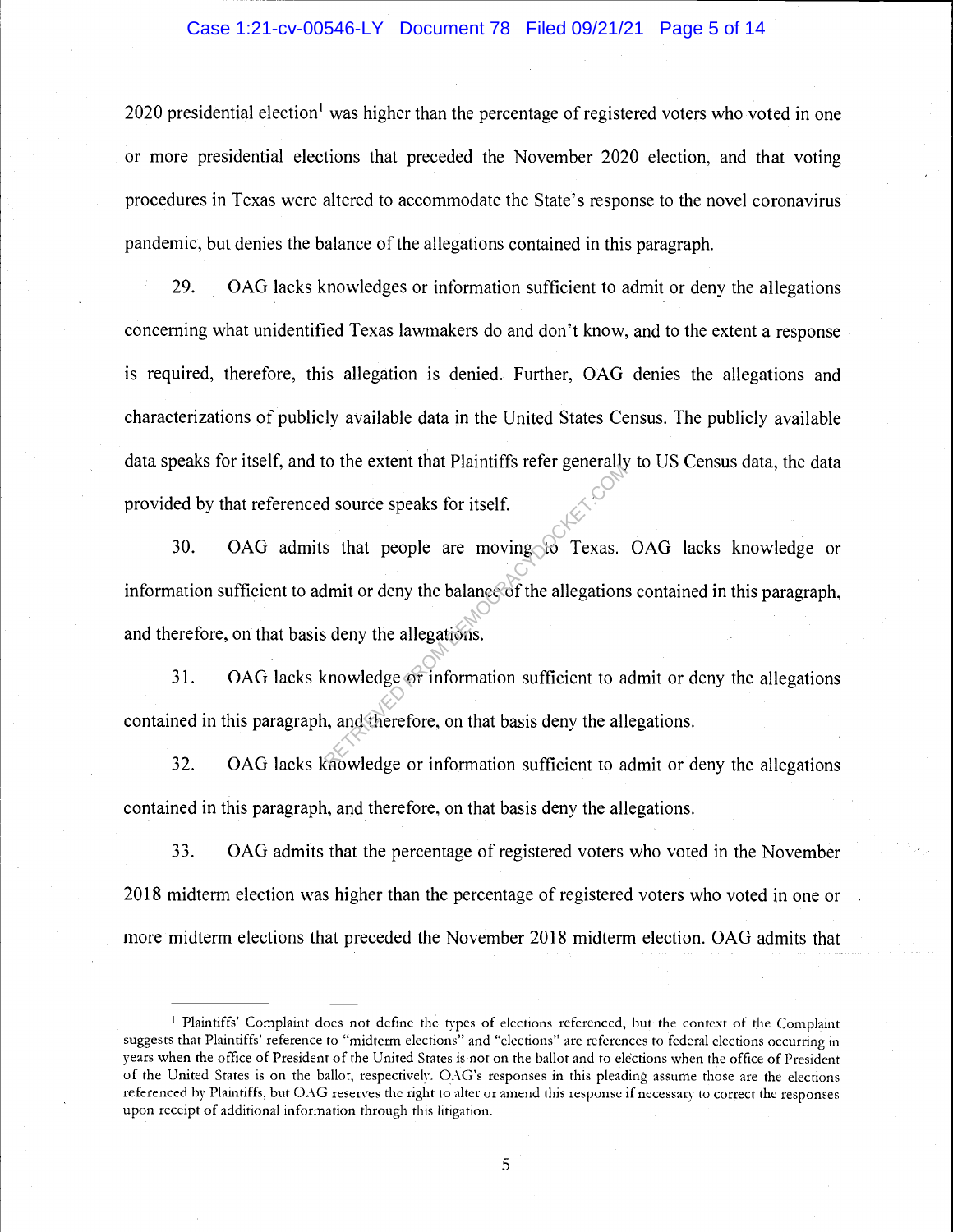### Case 1:21-cv-00546-LY Document 78 Filed 09/21/21 Page 6 of 14

some Democratic candidates won elections in the 2018 midterm election, including two seats in the U.S. House of Representatives, 12 seats in the Texas House of Representatives, and two seats in the Texas Senate. OAG lacks knowledge or information sufficient to admit or deny the balance of the allegations, and therefore, on that basis denies the allegations.

34. OAG admits that the percentage of registered voters who voted in the November 2020 election was higher than the percentage of registered voters who voted in one or more elections in presidential-election years that preceded the November 2020 presidential election, and that voting procedures in Texas were altered to accommodate the State's response to the novel coronavirus pandemic, but denies the balance of the allegations contained in this paragraph.

35. OAG admits that the Texas Legislature enacted Senate Bill 1111 and the Texas Governor signed the bill. OAG denies that Texas legislators "attempted to pass a host of sweeping voter suppression legislation during the recently concluded legislative session." OAG also denies that SB 1111 is "suppressive." OAG lacks knowledge or information sufficient to admit or deny the balance of the allegations, and therefore, on that basis denies the allegations. et, out defines the barance of the anegations<br>
AG denies that Texas legislators "attempt<br>
on during the recently concluded legislativ<br>
we." OAG lacks knowledge or informations, and therefore, on that basis denies the

#### H. Senate Bill 1111

36. Paragraph 36 contains Plaintiffs' statement of the case and legal arguments; hence, no response is required. To the extent that a response is required, OAG denies Plaintiffs' characterizations of SB 1111, which speaks for itself, as well as Plaintiffs' characterization of the intent behind SB 111. OAG respectfully refers the Court to the plain language of the text for a complete and accurate statement of SB 1111.

# A. The Residence Restriction

37-44. Paragraphs 37-41 contain Plaintiffs' statement of the case and legal arguments; hence, no response is required. To the extent that a response is required, OAG denies Plaintiffs'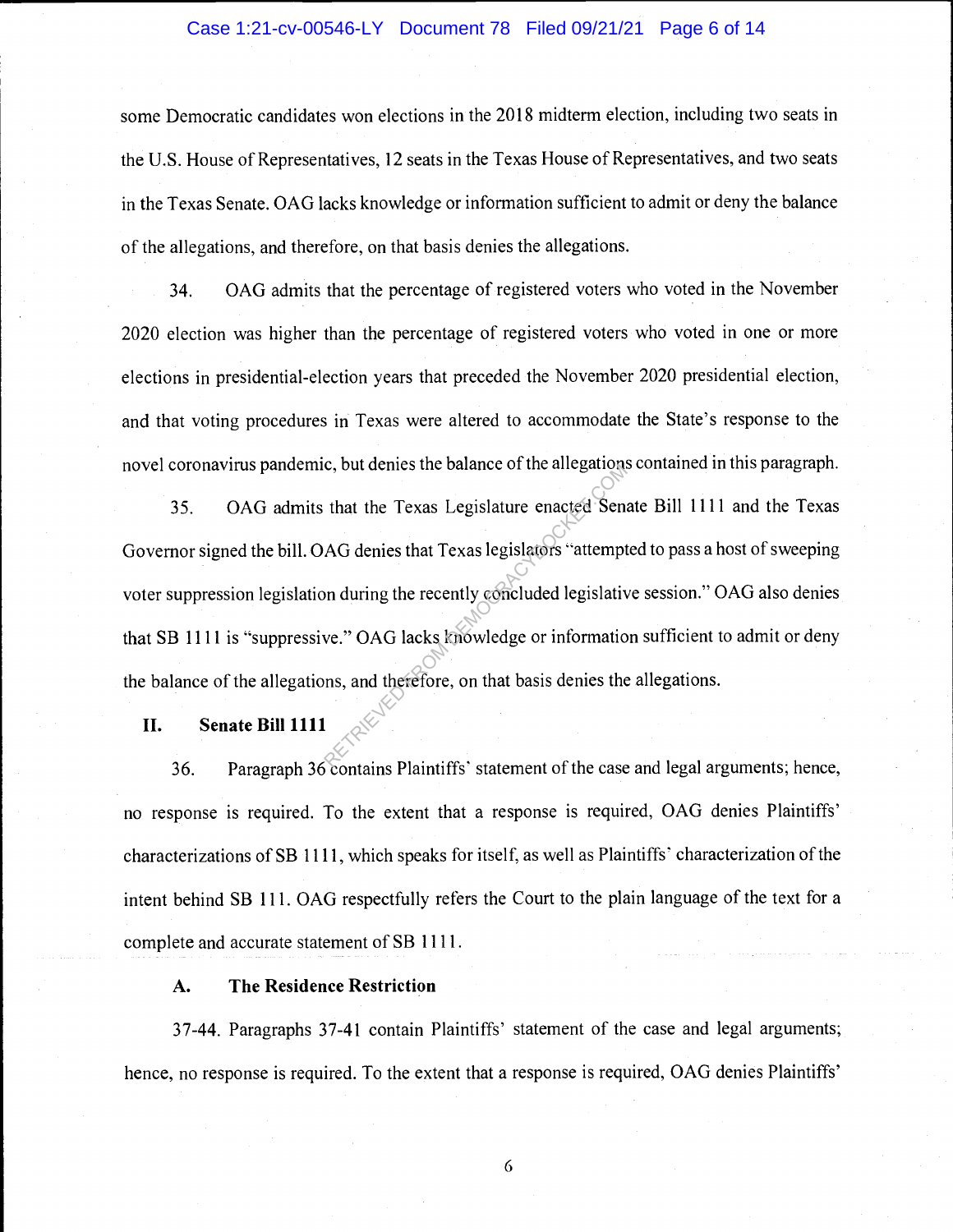# Case 1:21-cv-00546-LY Document 78 Filed 09/21/21 Page 7 of 14

characterizations of SB 1111 and the United States Constitution, both of which speak for themselves. OAG respectfully refers the Court to the plain language of the text for a complete and accurate statement of SB 1111 and the United States Constitution. Further, to the extent that Plaintiffs' allegations within these paragraphs can be construed as factual allegations, OAG responds that it lacks sufficient knowledge to admit or deny any factual allegations contained in  $\P$ [ 37-44 in the Complaint, and therefore, to the extent a response is required, the allegations are denied.

### B. Temporary Relocation

45-47. Paragraphs 45-47 contain Plaintiffs' statement of the case and legal arguments; hence, no response is required. To the extent that a response is required, OAG denies Plaintiffs' characterizations of SB 1111, which speaks for itself. OAG respectfully refers the Court to the plain language of the text for a complete and accurate statement of SB 1111. Retained. To the extent that a response is required. To the extent that a response is required.<br>
The speaks for itself. (AG respection a complete and accurate statement of S<br>
Boxes<br>
Retained To the extent that a response i

### C. Post Office Boxes

48-51. Paragraphs 48-51 contain Plaintiffs' statement of the case and legal arguments; hence, no response is required. To the extent that a response is required, OAG denies Plaintiffs' characterizations of SB 11 $\overline{11}$ , which speaks for itself. OAG respectfully refers the Court to the plain language of the text for a complete and accurate statement of SB 1111.

#### CLAIMS FOR RELIEF

#### COUNT I

# U.S. Const. Amends. I, XIV; 42 U.S.C. § 1983 Undue Burden on the Rights to Free Speech and Expression Against All Defendants

52. Answering the allegations contained in paragraph 52, OAG reasserts its previous denials and admissions to each and every paragraph of the Complaint as if fully set forth here.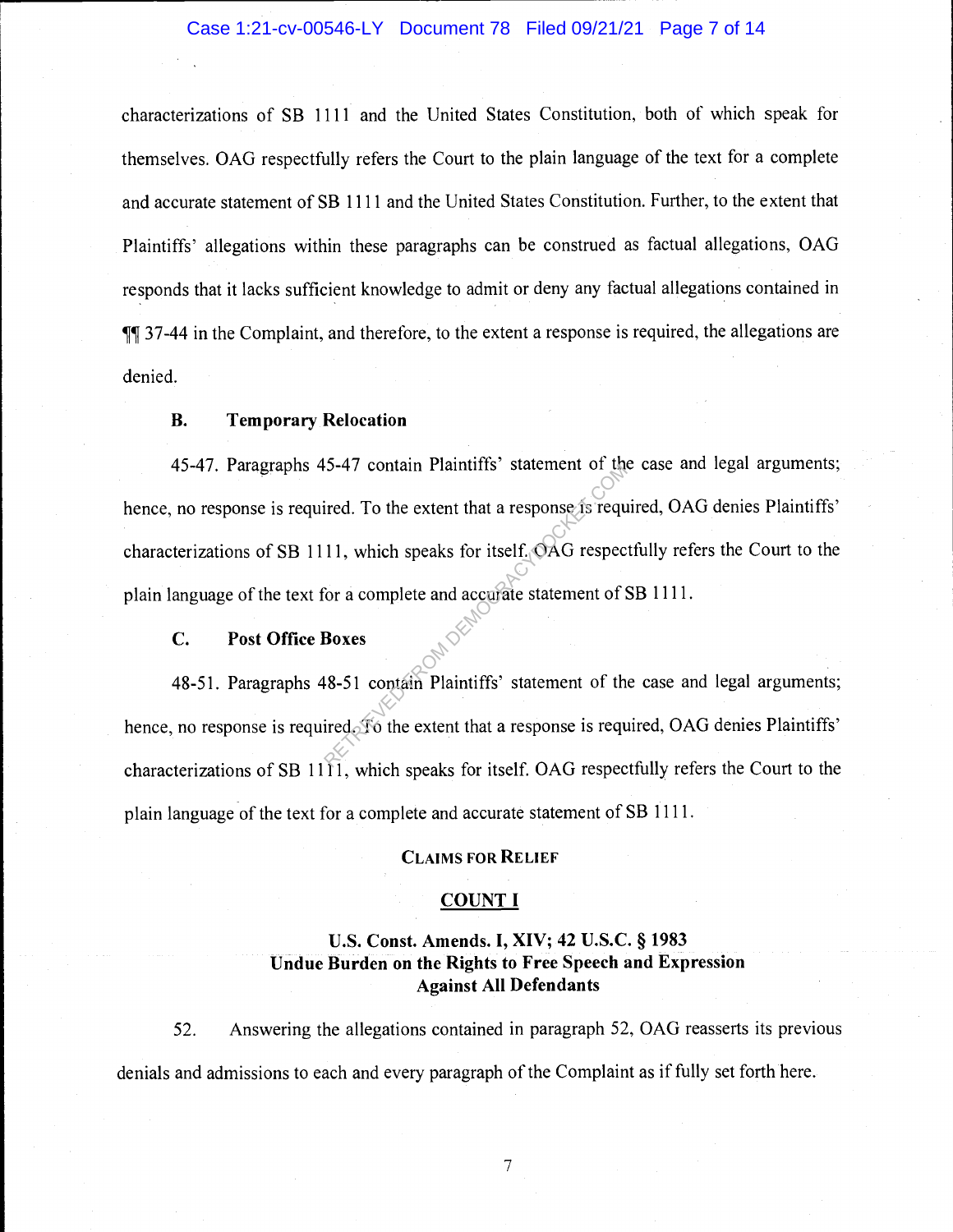Case 1:21-cv-00546-LY Document 78 Filed 09/21/21 Page 8 of 14

53-64. Answering the allegations contained in paragraphs 66-73, OAG denies the allegations. The cited legal authorities and statutes speak for themselves, and the OAG refers the Court to said authorities for a complete and accurate statement of their contents, and further deny that Plaintiffs are entitled to the relief requested.

### COUNT II

# U.S. Const. Amends. I, XIV; 42 U.S.C. § 1983 Undue Burden on the Rights to Vote Against All Defendants

65. Answering the allegations contained in paragraph 65, OAG reasserts its previous denials and admissions to each and every paragraph of the Complaint as if fully set forth here.

66-73. Answering the allegations contained in paragraphs 66-73, OAG denies the allegations. The cited legal authorities and statutes speak for themselves, and the OAG refers the Court to said authorities for a complete and accurate statement of their contents, and further deny that Plaintiffs are entitled to the relief requested. RETRIEVED PARAGRAPHOTON COMPHAND<br>
The allegations contained in paragraph<br>
authorities and statutes speak for themsel<br>
a complete and accurate statement of the<br>
the relief requested.<br>
COUNT III<br>
U.S. Const. Amends. I, XIV;

# COUNT III

# U.S. Const. Amends. I, XIV; 42 U.S.C. § 1983 Denial or Abridgement of the Right to Vote on Account of Age Against All Defendants

74. Answering the allegations contained in paragraph 74, OAG reasserts its previous denials and admissions to each and every paragraph of the Complaint as if fully set forth here.

75-78. Answering the allegations contained in paragraphs 75-78, OAG denies the allegations. The cited legal authorities and statutes speak for themselves, and the OAG refers the Court to said authorities for a complete and accurate statement of their contents, and further deny that Plaintiffs are entitled to the relief requested.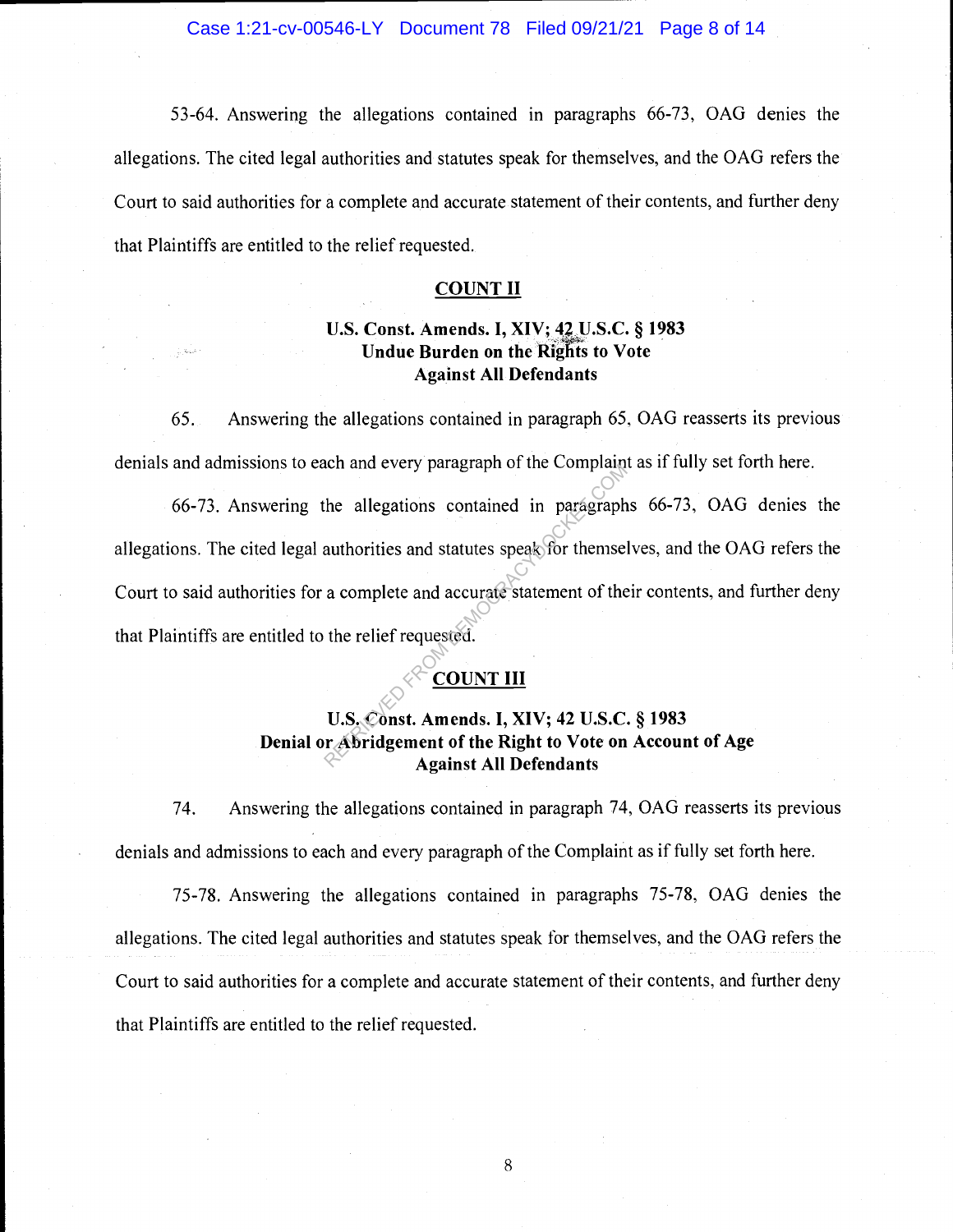### PRAYER FOR RELIEF

No response is required to the Prayer for Relief. However, to the extent a response is required, OAG denies the allegations contained in the Prayer for Relief and specifically denies that Plaintiffs are entitled to the relief requested.

# AFFIRMATIVE DEFENSES

OAG, in response to the Complaint, alleges as follows:

- 1. Plaintiffs' Complaint fails to state a claim for which relief may be granted.
- 2. Plaintiffs' claims are barred by sovereign immunity. RECTAIRD FROM DEMOCRACYDOCKET.COM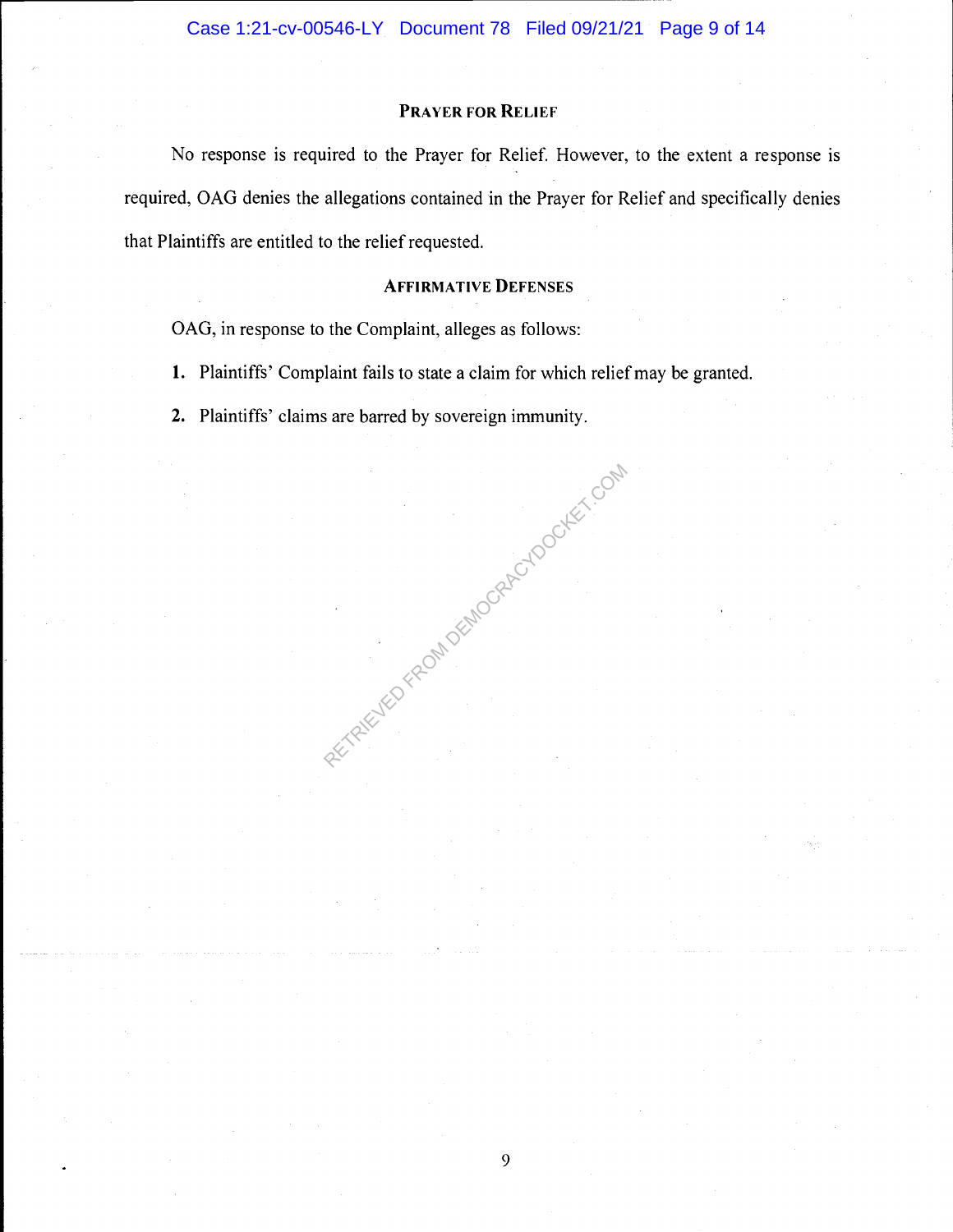### Case 1:21-cv-00546-LY Document 78 Filed 09/21/21 Page 10 of 14

Dated: August 12, 2021 Respectfully submitted.

KEN PAXTON PATRICK K. SWEETEN

BRENT WEBSTER First Assistant Attorney General WILLIAM T. THOMPSON

Attorney General of Texas Deputy Attorney General for Special Litigation Texas Bar No. 00798537

Deputy Chief, Special Litigation Unit<br>Texas Bar No. 2408833 h

**ERIC A. HUDSON** Senior Special Counsel Texas Bar No. 24059977

KATHLEEN HUNKER Special Counsel Texas Bar No. 24118415 \*pro Hac Vice Application Forthcoming

OFFICE OF THE ATTORNEY GENERAL SPECIAL LITIGATION UNIT P.O. Box 12548 (MC-009) Austin, Texas 78711-2548 Tel.: (512) 463-2100 Fax: (512) 457-4410  $partick.sweeten@oaq.texas.gov$ will.thomson@oag.texas.gov  $eric.$ hudson $@$ oag.texas.gov Special Counser<br>Texas Bar No. 2411841:<br>\*Pro Hac Vice Application<br>OFFICE OF THE ATTORNE<br>SPECIAL LITIGATION UN<br>P.O. Box 12548 (MC-00<br>Austin, Texas 78711-25<br>Tel.: (512) 463-2100<br>Fax: (512) 457-4410<br>patrick.sweeten@oag.texas<br>e

Counsel for Intervenor-Defendant Ken Paxton, in his official capacity as Texas Attorney General

# CERTIFICATE OF SERVICE

I certify that on August 13, 2021, after receiving file-stamped copies from the Court, I will

serve the foregoing document via electronic mail and via U.S. Postal Service to the following:

# Jonathan Patrick Hawley

Perkins Coie LLP 1201 Third Avenue, Suite 4900 Seattle, WA 98101 Email: jhawley@perkinscoie.com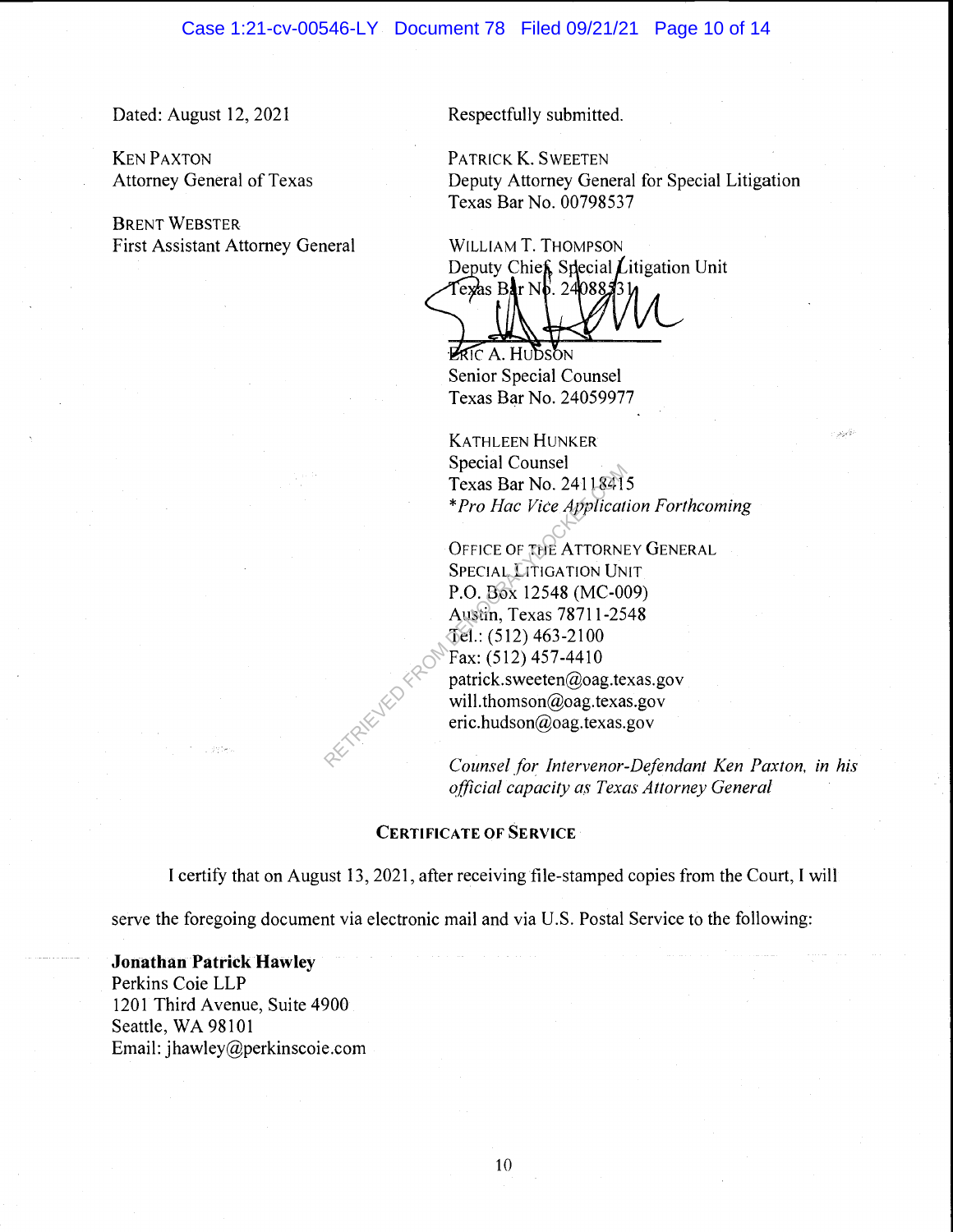# Joseph N. Posimato

Perkins Coie LLP 700 Thirteenth Street, N.W., Suite 800 Washington, DC 20005 Email: jposimato@perkinscoie.com

#### Kathryn E. Yukevich

Perkins Coie LLP 700 Thirteenth Street, N.W., Suite 800 Washington, DC 20005 Email: kyukevich@perkinscoie.com

#### Luis Roberto Vera , Jr.

Law Offices of Luis Roberto Vera & Associates, P.C. 111 Soledad Suite 1325 San Antonio, TX 78205-2260 Email: lrvlaw@sbcglobal.net

# Meaghan E. Mixon

Perkins Coie, LLP 700 Thirteenth Street, N.W. Suite 800 Washington, DC 20005-3960 Email: mmixon@perkinscoie.com

# Uzoma N. Nkwonta

Perkins Coie LLP 700 Thirteenth Street, N.W., Suite  $800\ll$ Washington, DC 20005 Email: unkwonta@perkinscoie.com RETRIEVED FROM DEMOCRACYDOCKET.COM

# John Russell Hardin

Perkins Coie, LLP 500 N. Akard Street, Suite 3300 Dallas, TX 75201 Email: johnhardin@perkinscoie.com

#### Cynthia W. Veidt

Travis County Attorney's Office P0 Box 1748 Austin,TX 78767 Email: cynthia.veidt@traviscountytx.gov

#### Leslie W. Dippel

Travis County Attorney's Office P.O. Box 1748 314W. 11th Street Room 500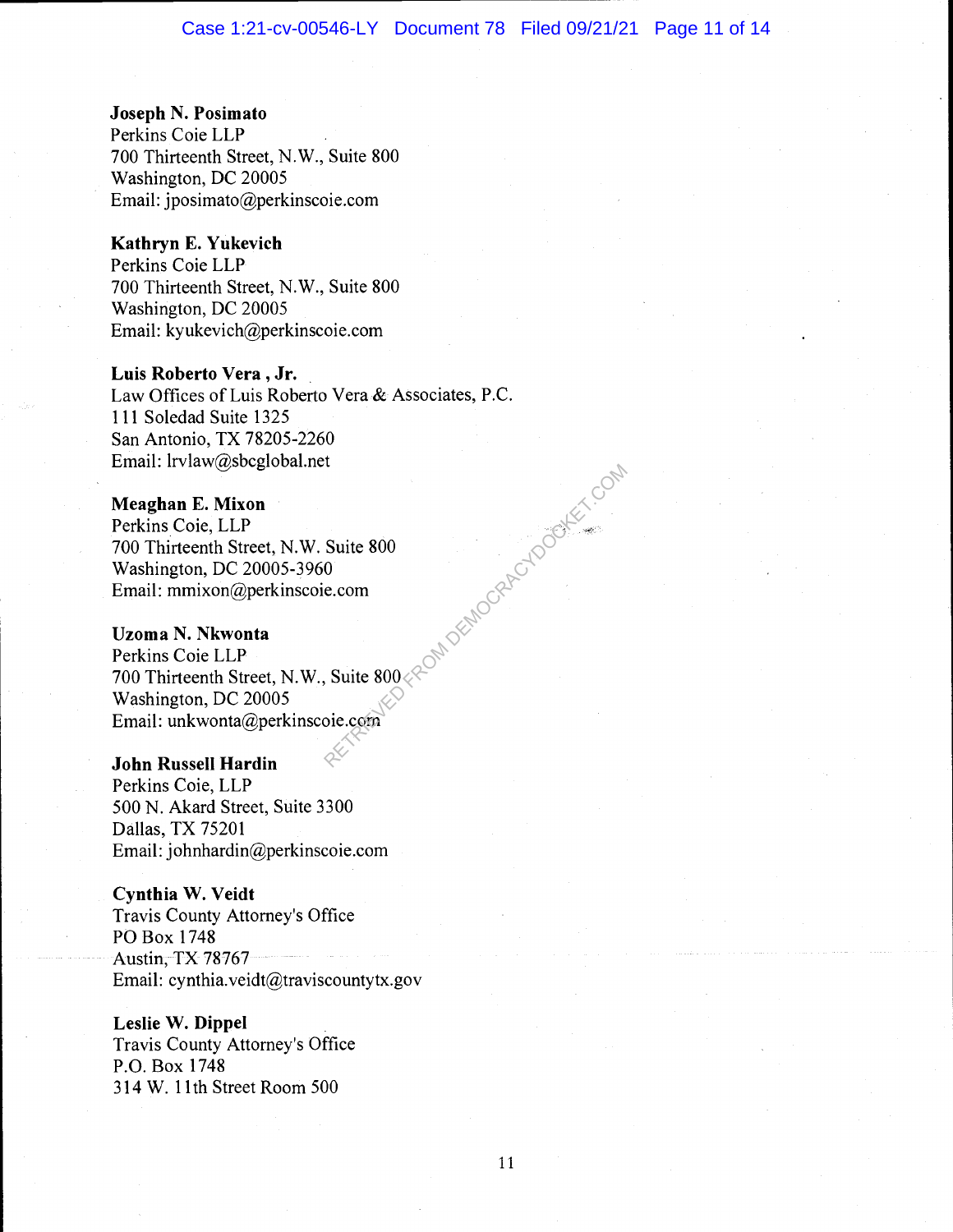Austin, TX 78767 Email: leslie.dippel@traviscountytx.gov

# Sherine Elizabeth Thomas

Assistant County Attorney P.O. Box 1748 Austin, TX 78767 Email: sherine.thomas $@$ traviscountytx.gov

### Robert D. Green

Bexar County District Attorney Civil Division 101 W. Nueva 7th Floor San Antonio, TX 78205 Email: robert.green@bexar.org

# Sameer Singh Birring

Harris County Attorney's Office 1019 Congress 15th Floor Houston, TX 77002 Email: sameer.birring@cao.hctx.net HED FROM DEMOCRACYDOCKET.COM

# Angelica Lien Leo

Cooley LLP 3175 Hanover Street Palo Alto, CA 94304 Email: aleo@cooley.com

### Beatriz Mejia

Cooley LLP 3 Embarcadero Center 20th Floor San Francisco, CA 94111 Email: mejiab@cooley.com

# Danielle C. Pierre

Cooley LLP 3 Embarcadero Center, 20th Floor San Francisco, CA 94111 Email: dpierre@cooley.com

### Jo Anne Bernal

Office of the County Attorney El Paso County Bldg. 500 E. San Antonio St. Rm. 203 El Paso, TX 79901-2419 Email: joanne.bernal@epcounty.com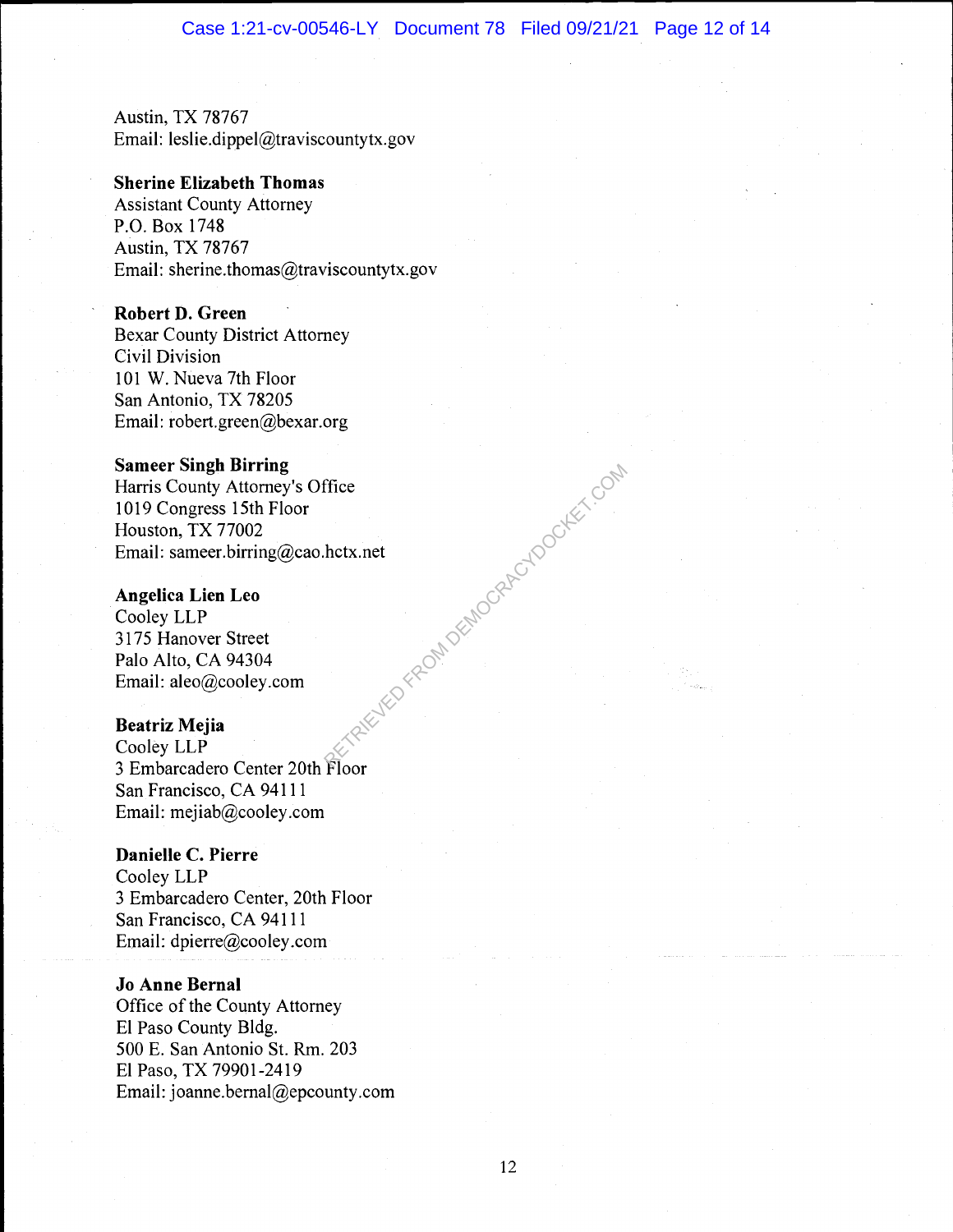### John Edward Untereker

El Paso County Attorney's Office 500 E. San Antonio Rm. 503 El Paso, TX 79902 Email: juntereker@epcounty.com

### Kathleen Hartnett

Cooley LLP <sup>3</sup>Embarcadero Center, 20th Floor San Francisco, CA 94111 Email: khartnett@cooley.com

# Kelsey Spector

Cooley LLP <sup>3</sup>Embarcadero Center 20th Floor San Francisco, CA 94111 Email: kspector@cooley.com

# Orion Armon

Cooley LLP 1144 15th Street Suite 2300 Denver, CO 80206 Email: oarmon@cooley.com

# Sharon Song

Cooley LLP <sup>3</sup>Embarcadero Center 20th Floor San Francisco, CA 94111 Email: ssong@cooley.com **VED FROM DEMOCRACYDOCKET.COM** 

### Josephine L. Ramirez

Hidalgo County District Attorney's Office 100 F. Cano, First Floor Edinburg, TX 78539 Email: josephine.ramirez@da.co.hidalgo.tx.us

# Earl S. Nesbitt

Assistant District Attorney, Civil Division Dallas County Administration Building 411 Elm Street, 5<sup>th</sup> Floor Dallas, TX 75202 Email: earl.nesbitt $(\partial_\mu)$ dallascounty.org